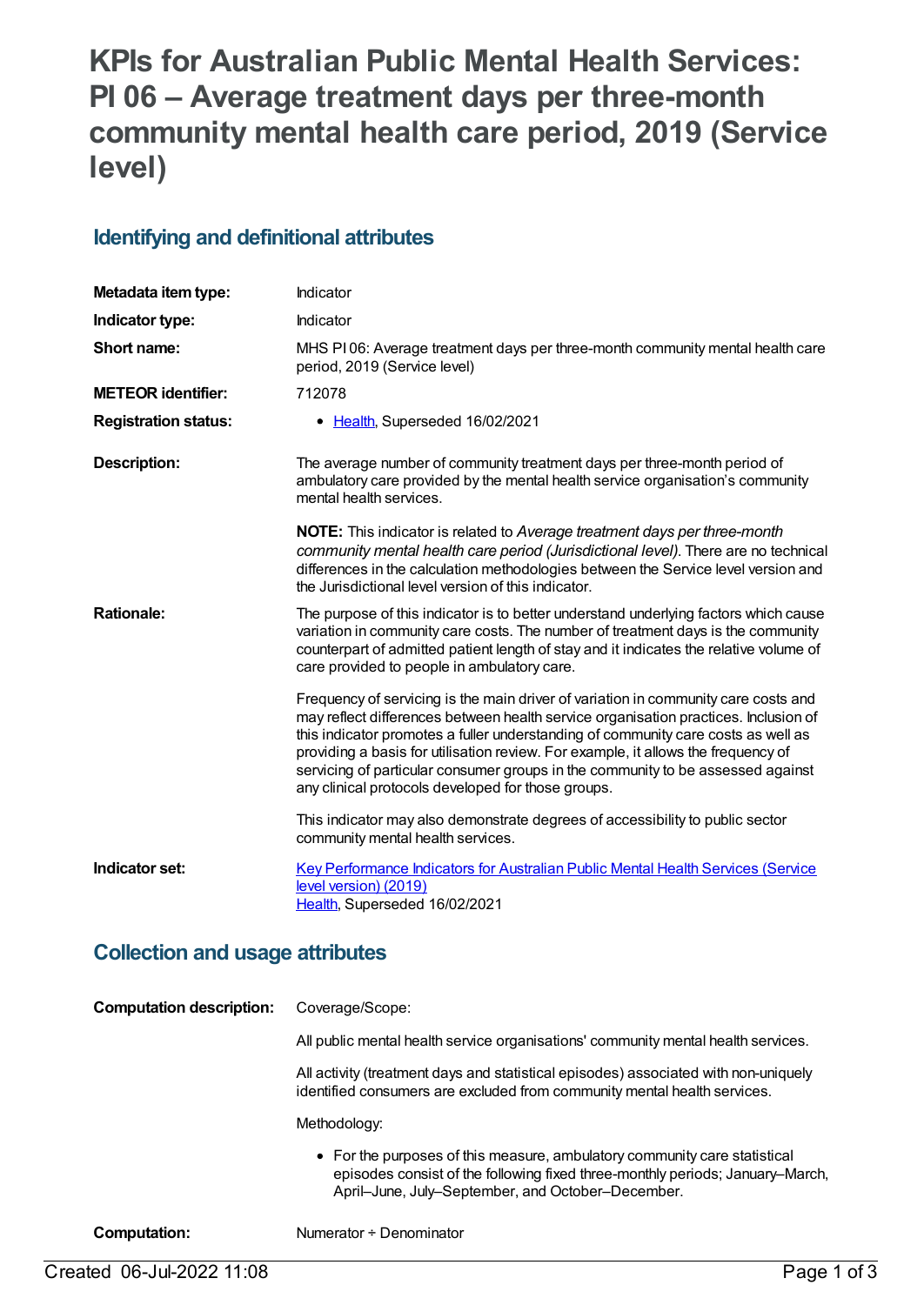| Numerator:                    | Number of community mental health care treatment days provided by the mental<br>health service organisation's ambulatory services within the reference period.                                                                                                                                                                                                                                                                                                                                                                                     |
|-------------------------------|----------------------------------------------------------------------------------------------------------------------------------------------------------------------------------------------------------------------------------------------------------------------------------------------------------------------------------------------------------------------------------------------------------------------------------------------------------------------------------------------------------------------------------------------------|
| Denominator:                  | Number of mental health ambulatory care statistical episodes (three-month<br>periods) treated by the mental health service organisation's ambulatory services<br>within the reference period.                                                                                                                                                                                                                                                                                                                                                      |
| Denominator data<br>elements: | Data Element / Data Set-<br>Guide for use<br>An ambulatory care statistical episode is a statistically derived community<br>episode defined as each three month period of ambulatory care of an<br>individual registered consumer where the consumer was under 'active care',<br>defined as one or more treatment days in the period. A registered consumer is<br>a uniquely identifiable consumer at the mental health service organisation<br>level, regardless of the number of teams or community programs involved in<br>the consumer's care. |
| Disaggregation:               | Service variables: target population.<br>Consumer attributes: age, Socio-Economic Indexes for Areas (SEIFA),<br>remoteness, Indigenous status, involuntary status.                                                                                                                                                                                                                                                                                                                                                                                 |

## **Representational attributes**

| <b>Representation class:</b> | Mean (average)          |
|------------------------------|-------------------------|
| Data type:                   | Real                    |
| Unit of measure:             | Time (e.g. days, hours) |
| Format:                      | N[NN].N                 |
|                              |                         |

## **Indicator conceptual framework**

| <b>Framework and</b> | <b>Efficient</b> |
|----------------------|------------------|
| dimensions:          |                  |
|                      | Appropriate      |

## **Accountability attributes**

| <b>Benchmark:</b>                                  | Levels at which this indicator can be useful for benchmarking:                                                                                                                                                                     |
|----------------------------------------------------|------------------------------------------------------------------------------------------------------------------------------------------------------------------------------------------------------------------------------------|
|                                                    | $\bullet$ service unit<br>• mental health service organisation<br>• regional group services<br>• state/territory.                                                                                                                  |
| Further data development /<br>collection required: | Methodology to collect multifaceted levels of service usage, such as intensity and<br>complexity issues and the impact on contact duration, is needed in order to<br>improve cost modelling and efficiency measurement in general. |
|                                                    | Accurate reporting at levels above that of mental health service organisation<br>requires unique state-wide patient identifiers that are not currently available in all<br>jurisdictions.                                          |
|                                                    | The indicator can be accurately constructed using the Community mental health<br>care NMDS.                                                                                                                                        |
| Other issues caveats:                              | Casemix adjustment is needed to interpret variation between organisations to<br>distinguish consumer and provider factors. Longer term a methodology for casemix<br>adjustment is required.                                        |
|                                                    | Further development of national funding models, including episode-based or<br>casemix models, will enable more meaningful measurement than the arbitrary<br>three-month period used in this indicator.                             |